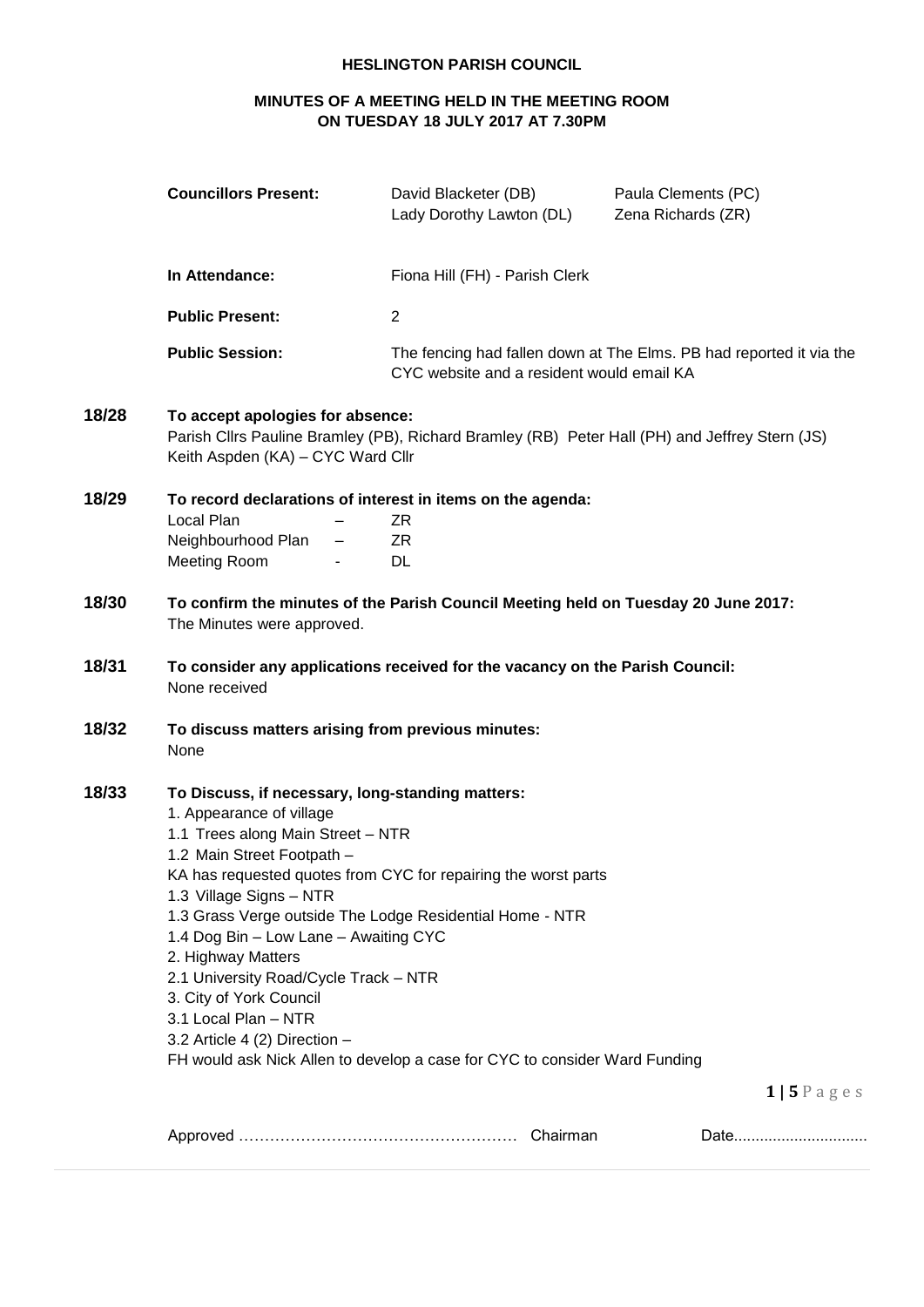Proposed DB, Seconded DL, Unanimous

3.3 CYC Community Governance Review –

Andrew Flecknor advised that the Legal Dept were drafting the order

3.4 Rights of Way –

DL was currently checking the definitive map.

4. University of York

4.1 Antisocial Behaviour

Students currently on holiday. Cllrs noted reports of antisocial behaviour at the Charles XII, which had been reported to KA

5. Neighbourhood Planning

DB gave a report on progress by the Working Group. The Parish Council unanimously agreed the actions as follows:

- The Working Party would agenda with the University the way forward from questionnaire, after releasing the surveys to the University.

- The Parish Profile would be uploaded to the website

- The Residents Survey, would be analysed to extract emerging themes before uploading to website The Business Survey is currently in consultation.

6. Major Events - Yorkshire Marathon – NTR

7. Communication-

- Website –

The current website was current and update and the new website was currently WIP

- Newsletter –

The Parish Council thanked PH for his work on this and unanimously supported him to go ahead with coloured quote.

**18/34 To receive any matters raised by members of public:** None

### **18/35 To report and make relevant recommendations on new planning applications:**

Letter A:We support the application

Letter B: We have no objections

Letter C: We do not object but wish to make comments or seek safeguards as set out overleaf Letter D: We object on the planning grounds set out overleaf

1. 17/01407ADV Vanbrugh College, Heslington West

No Objections, Unanimous

2. 17/01586/FULM Sports Centre, Heslington Lane

No objections, Unanimous

However, the Parish Council is disappointed that yet another temporary arrangement is being asked for and would like to re-enforce the need for correct lighting to reduce disruption to residents.

# **18/36 To report planning decisions by City of York Council:**

1. 17/01089/FUL The Longhouse, Main Street Approval

## **18/37 To receive reports from representatives of following outside bodies:**

1. Ward Councillors - NTR

2. North Yorkshire Police –

Report attached at the end of these minutes

3. Heslington East Community Forum - NTR

4. Good Neighbours Forum -

**2 | 5** P a g e s

| . .<br>$\sim$ |  |  |
|---------------|--|--|
|---------------|--|--|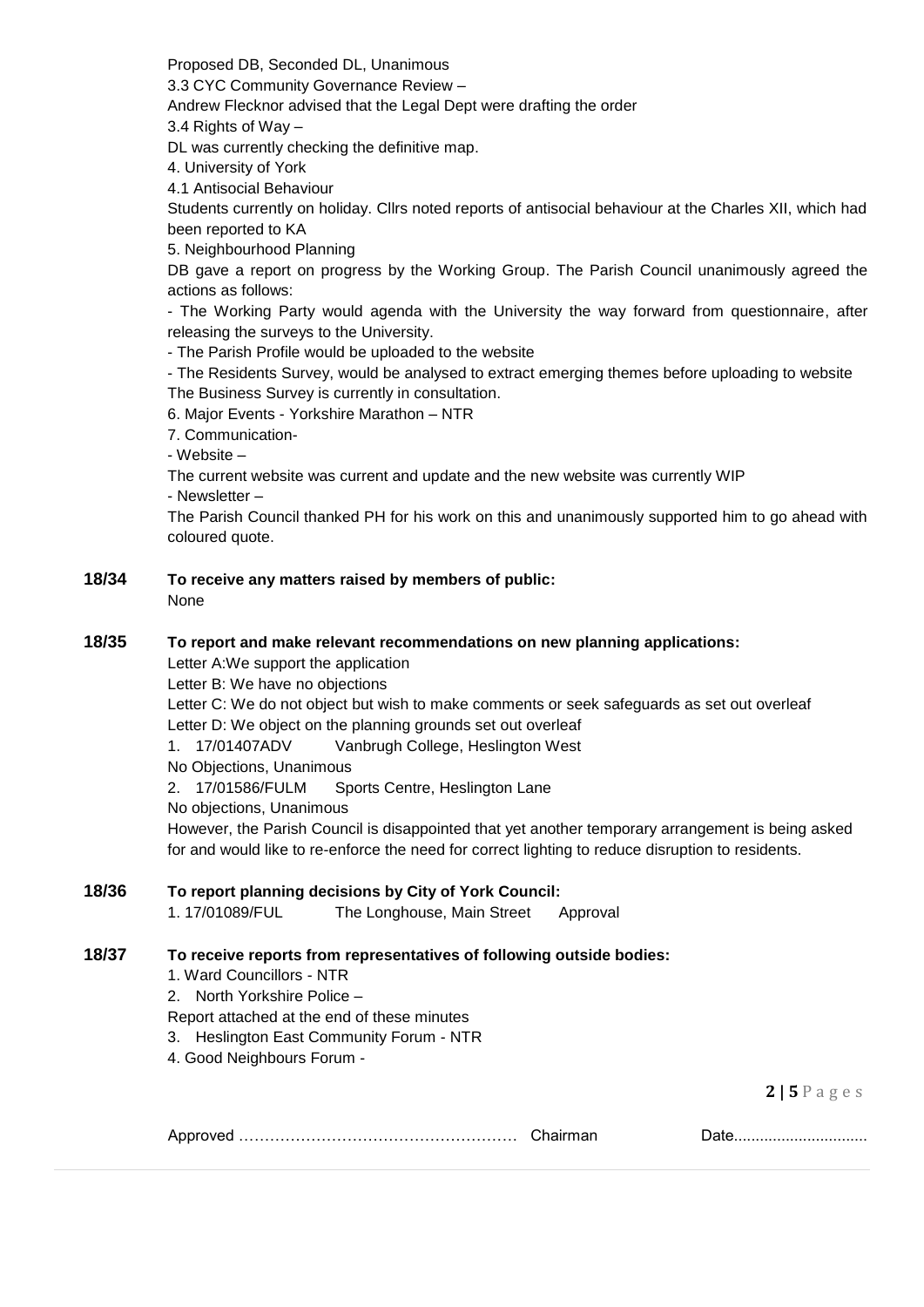The University are intent on replacing the wooden fencing with plastic fencing.

- 5. Ouse and Derwent Drainage Board NTR
- 6. Sports Field –

PC was unable to attend the last meeting. Ward funding had helped repair the climbing frame and surfacing.

7. York Environment Forum- NTR

- 8. Alms Houses NTR
- 9. The Meeting Room
- 9.1 Hearing Loop

FH would obtain two dates when the company could visit to offer training on the hearing loop, which would be circulated around Cllrs

10. Fulford & Heslington Ward

10.1 Presentation on air quality

Cllrs noted content

# **18/38 To receive any new correspondence received by the council:**

1. Deramore Arms – Car Park

The Parish Council had received an email from the new landlord who was unhappy with noncustomers using the carpark. The Parish Council felt this had started whilst the pub was closed. FH was asked to reply to the landlord advising that as this was private land the Parish Council had no powers to act, but suggested he introduce signage and if this didn't work he could contact City of York Council and North Yorkshire Police.

## **18/39 To receive matters raised by members:**

DL had emailed Cllrs about the new door on Croft Cottage. She had contacted the CYC Enforcement Officer. She had also spoken to the resident who advised it would be changed. At the next meeting the Parish Council would consider possible funding of Article 4 if Ward Funding was not available.

## **18/40 To discuss matters raised by Parish Clerk/Responsible Financial Officer:**

1. Bookkeeping records for year ending 31 Mar 18 to date

FH circulated the bank reconciliation as at 10Jul17 and an income & expenditure report

2. Internal Control Checks

These were conducted and the report is on file

3. Internal/External Audit Report

The Annual Return had been submitted to Littlejohn LLP

4. Work Place Pensions

FH reported that the staging date (01Jul17) had passed and the Declaration of Compliance had been completed. The acknowledgement was received and placed on file. Employees had been written to and currently both did not require inclusion in the scheme. The box at the end of the minutes would be updated and this could be removed from the agenda.

5. Matters raised with/by Yorkshire Local Councils Association (YLCA)

- 5.1 Internal Audit WIP
- 5.2 Standing Orders WIP

5.3 Financial Regulations

The tailored draft was adopted and placed on file

5.4 Risk Management - WIP

5.5 Delegation of decision making powers

The Parish Council unanimously agreed not to delegate powers

5.6 Appoint Branch Representatives

This was done at the previous meeting and could be removed from the agenda.

**3 | 5** P a g e s

|--|--|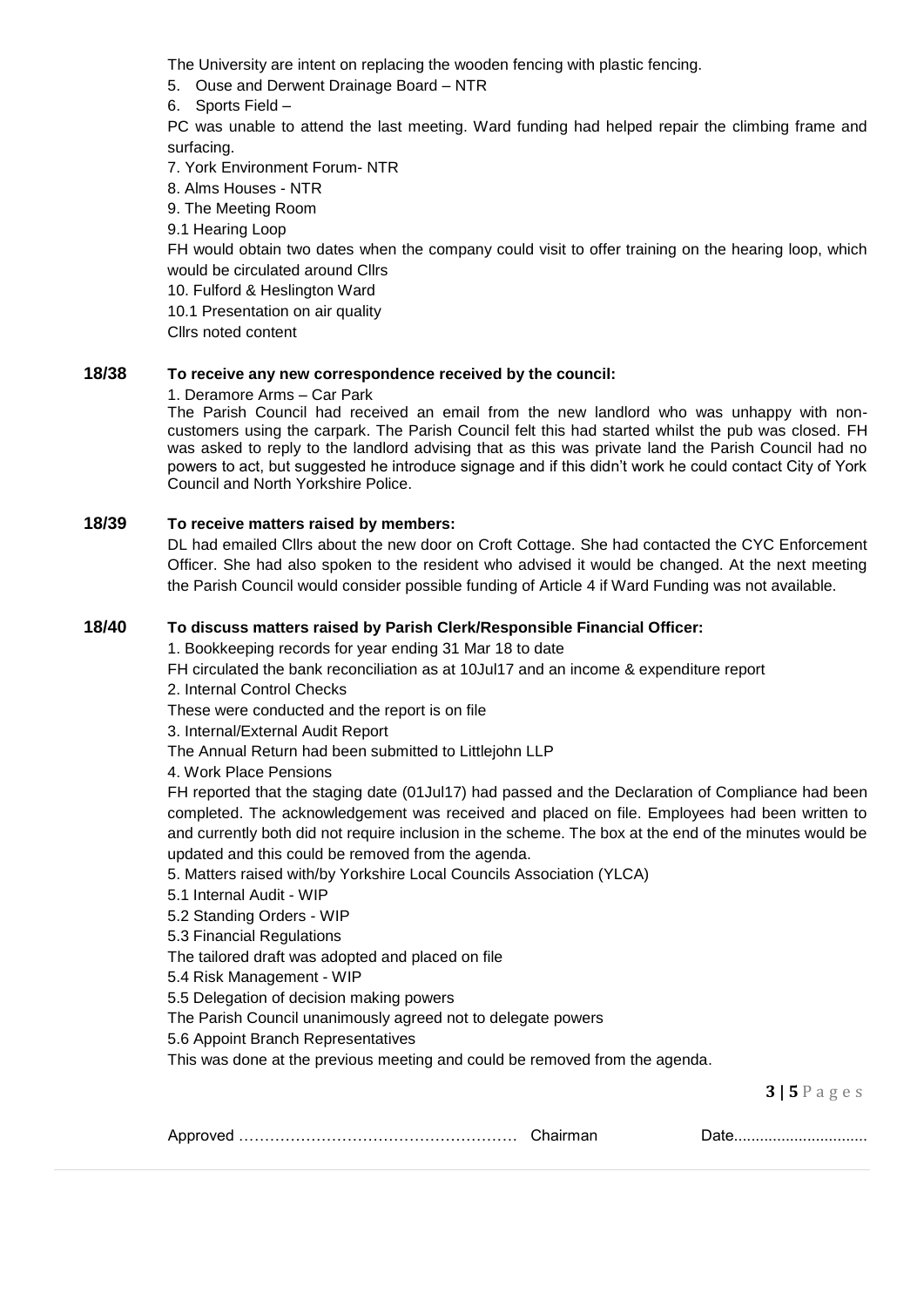5.7 Transparency Code Funding

FH would obtain quotes for laptops and external storage to purchase using the grant funding already received.

5.8 To consider training needs of Councillors/Employees

It was unanimously agreed, that currently, there were no training needs.

6. To approve the following invoices for payment

| 6.1 | Parish Clerk                               | Salary             | £270.36 | 001707 |
|-----|--------------------------------------------|--------------------|---------|--------|
| 6.2 | Lengthsman                                 | Salary             | £325.05 | 001708 |
| 6.3 | Yorkshire Internal Audit Services          |                    | £300.00 | 001710 |
| 6.4 | Neighbourhood Plan Business Survey Postage |                    | £96.32  | 001711 |
| 6.5 | Focus4Print                                | <b>NP Printing</b> | £180.00 | 001712 |
| 6.6 | J Mark Contruction                         | Meeting Room       | £192.00 | 001713 |
| 6.7 | Colin Bell                                 | Meeting Room       | £93.60  | 001714 |
|     | Cheque 001709 was cancelled                |                    |         |        |

**18/41 To confirm the dates of the future meeting(s) on Tuesdays at 7.30 p.m. in the Meeting Room as:**

| 15 August 2017  | 19 September 2017 |                  |
|-----------------|-------------------|------------------|
| 17 October 2017 | 21 November 2017  | 19 December 2017 |

### Meeting closed 2140

| The Pensions Regulator - Duties Checker                                                                                                                                                                                                                    |                                  |  |  |
|------------------------------------------------------------------------------------------------------------------------------------------------------------------------------------------------------------------------------------------------------------|----------------------------------|--|--|
| Heslington Parish Council is an employer who has to provide a pension.                                                                                                                                                                                     |                                  |  |  |
| Their Staging Date is                                                                                                                                                                                                                                      | 01 July 2017                     |  |  |
| What you need to do and by when:                                                                                                                                                                                                                           |                                  |  |  |
| Confirm who to contact<br>Done<br>FH has exchanged emails with The Pensions Regulator to advise them that both the Primary Contact and the Secondary Contact is Fiona Hill.                                                                                |                                  |  |  |
| Choose a pension scheme<br>Done<br>2.<br>The Parish Council has enrolled with Now Pensions Trustees Ltd, 164 Bishopsgate, London, EC2M 4LX with assistance from Ardent IFA Ltd, 80 Clifton, York<br>YO30 6BA. Tel: 01904 655330. Email: hello@ardentuk.com |                                  |  |  |
| Type of pension scheme:<br>Employer pension scheme reference (EPSR)<br>Pension scheme registry number (PSR)                                                                                                                                                | Occupational<br>35LZ<br>12005124 |  |  |
| 3.<br>Work out who to put into a pension                                                                                                                                                                                                                   | Done                             |  |  |
| Write to your staff<br>4.                                                                                                                                                                                                                                  | Done                             |  |  |
| 5.<br>Declare your compliance                                                                                                                                                                                                                              | Done                             |  |  |

Approved ……………………………………………… Chairman Date...............................